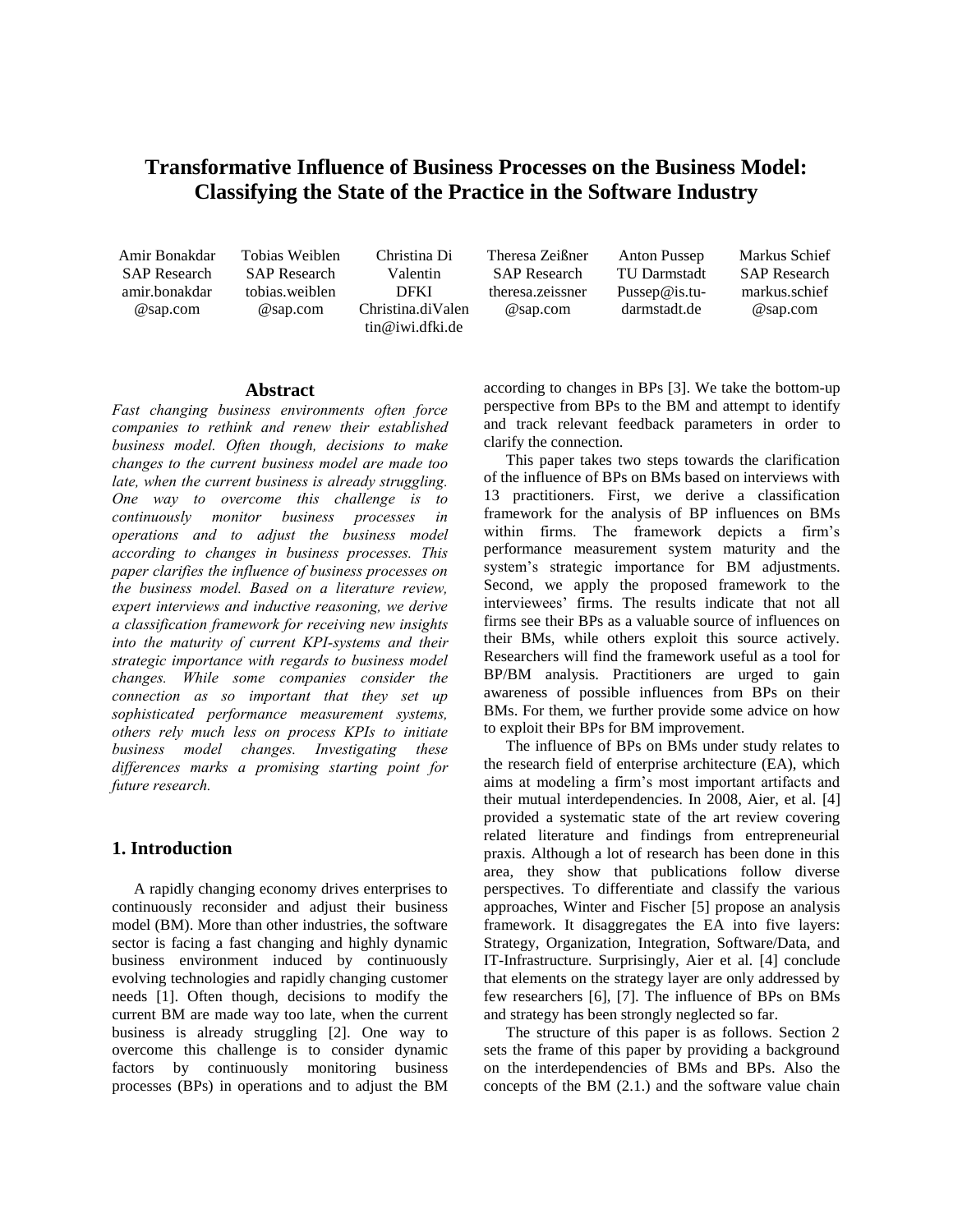(2.2) will be presented, which serve as an orientation for the conducted exploratory study. The last subchapter of section 2 presents a short introduction to performance measurement in the software industry (2.3.). In section 3, we present the empirical study including its explorative setup and procedure (3.1.) as well as the data analysis (3.2.). The results of our undertaking are presented in section 4. In that chapter we illustrate the classification framework which categorizes the results based on the maturity level of the performance measurement systems and the strategic importance of KPIs for the BM. Our findings are further discussed in section 5, before we conclude our work and propose starting points for future research in section 6.

#### **2. Business models and business processes**

As a foundation for our study and to position the to-be-developed classification framework, three research streams need to be considered. First, we view the BM concept as a mediating layer between strategy and processes (cp. [8], [9]). Second, we use the value chain concept as a coarse grained abstraction of BPs. Finally, key performance indicators (KPIs) are seen as process performance measures which transmit bottom-up feedback from the process layer back to the BM layer (see Figure 1). While our study focuses on this particular link, it is important to understand the interdependencies of the full picture in detail.



<span id="page-1-0"></span>**Figure 1: Layers of business modeling and their interdependencies (adapted from [8])**

Conceptually, BMs subsume the actions of an enterprise concerning the creation of value, whereas BPs encompass the concrete process implementation of a scenario which can be explained by the production of an output by the use of several input factors [3], [10–12]. Hence, the design of BPs generally is supposed to begin with the determination of the company's BM and its strategic goals. By starting from the top, a clear understanding about the aspects to be modeled can be gained, as modifications within the BM cause changes within the underlying BPs [13], [14]. BMs in this top-down perspective provide a sense to BPs by explaining the way the processes have to be carried out.

A BP represents a chain of coherent activities which have to be carried out in a certain logical order [15], thus implying a strong relation to organizational aspects [13]. Another definition describes BPs as a certain amount of activities that have to be carried out to deliver a specific value in form of an output to a company's customers by use of several input factors [11]. Furthermore, a dynamic relationship between BPs and their underlying IT systems exists, which has to be taken into consideration [16]. The BP model contains an implementation of a concrete scenario into BPs [17].

Considering these diverse aspects covered by a company's BPs, they can also be perceived as an expressive unit of analysis in the context of organizational realignments. Helpful information for the conceptualization of BMs and BM adaptions can be gathered from BPs. This viewpoint provides a second, bottom-up perspective to the relationship between BPs and BMs. In a nutshell, BMs and BPs are hence characterized by a continuous mutual alignment and permanent optimization of both layers.

[Figure 1](#page-1-0) illustrates the connection between BPs, BMs and a firm's strategy. The BM as a mediator between strategy and BPs impacts both. Inversely, changes within a firm's strategy and within its relevant BPs both have an effect on the BM. For this reason, BM analysis should not only be conducted top-down, but also bottom-up, beginning from the BP layer. In doing so, implications caused by external or internal process changes cannot just be considered in a generic fashion. Enterprises must be able to estimate the implications of these changes for each element of the BM to meet countermeasures. Moreover, enterprises must be able to measure and monitor the quality of their (adapted) BM.

Once key measures for each BM element are defined, a new kind of BM adaptability can be reached through an automatic propagation of change events across model layers. Thus, an evolutionary dynamics support can be realized by defining rule sets to define adaptation measures or to provide the relevant data basis for subsequent recommendations and analysis [3].

With this background set, we focus the following sections on describing the three concepts relevant to our study. We review BMs, BPs, and KPIs in the context of the software industry and in their concrete conceptualizations used for our study.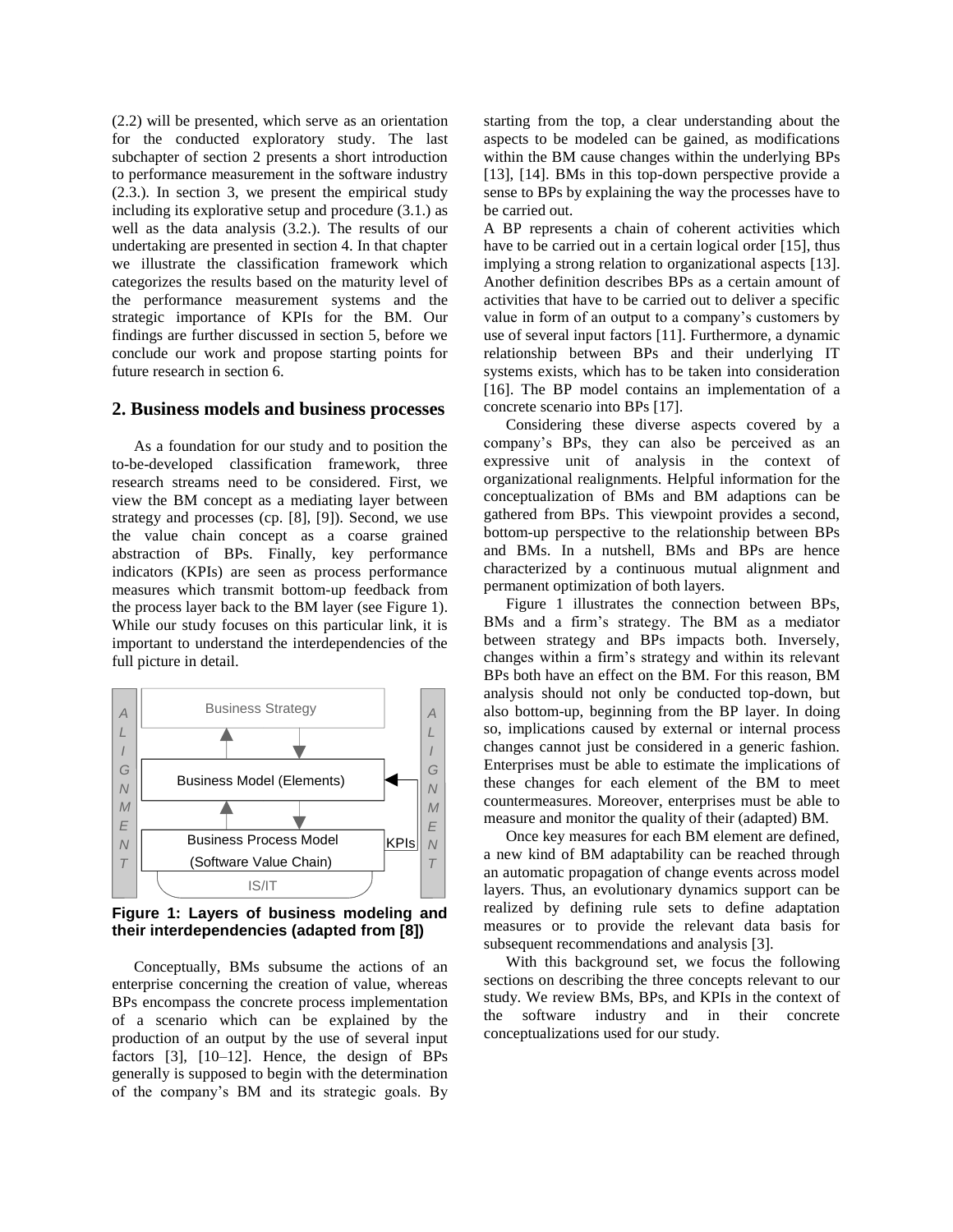#### **2.1. Business models**

The concept of BMs can be considered a rather young field of research. Most research was published in the past decade, a time period associated with the digital economy [18]. However, a lack of consensus can be identified with respect to a BM's constituting elements. While each of the BM conceptualizations has its particular focus and merits, our work requires a representation that supports our research goal. To analyze the transformative influence of BPs on the BM in the software industry, the concept needs to be specific to the industry and it should be feasible to be applied by the interviewed practitioners.

The conceptualization put forth in [19] fulfills these criteria. We hence base our further work on this BM concept. It consists of 25 elements that are specific to the software industry and its applicability to various software firms has been demonstrated. As the nature of the concept is very specific, by providing choice options for each element, it can be used to explain to the interviewees what a BM is and what and a change thereof means.

## **2.2. Software industry value chain**

A firm's value chain, as a coarse grained abstraction of BPs, defines the activities which are combined in processes in order to deliver value to the customer. In [20], a value chain specific to software firms, which is independent of particular characteristics like size or product type, is proposed. We briefly summarize it in the following.

The software value chain has been derived in multiple steps: First, a broad literature review was conducted and the value chain defined. Next, 15 expert interviews were conducted, asking them to depict their make or buy strategies based on the given framework. These interviews made some conceptual weaknesses apparent, such as too coarse-grained activities or unnecessary activities. The original value chain was thus modified and 12 additional expert interviews were conducted in order to evaluate the comprehensiveness of the activities. Furthermore, the experts were asked some economic properties of the activities in order comply with the requirement of different economics of activities [21]. The resulting value chain consists of 10 activities:

*Research* comprises: A product vision is developed and fundamental algorithms are researched. Major technologies and subsystems are selected. A first proof of concept is provided through a prototype or analysis of algorithms, technologies and subsystems. The result is a product idea, algorithm or proof of concept.

*Development* comprises the actual software development process. Based on requirements, a software design is created. The entire system is decomposed into subsystems. Subsystems are programmed and tested separately, before they are integrated and tested as a combined system. The user documentation is created and the product is compiled to an executable and versioned product. The result is an executable version of the product.

*Maintenance* is similar to development, but the focus is on bug fixing and enhancing an existing product, whereas the activity development aims at the creation of a new product. Within maintenance, disruptive changes are not allowed. Instead, incremental changes are made by the producer to an existing product in the marketplace.

*Production*: Software and respective documentation are bundled to one package. The assembled software package is printed to a physical medium and the documentation is printed on paper. In packaging the physical product artifacts are packaged in a physical package. The result is a product with all attributed artifacts, which is ready for shipment.

*Marketing*: Providing a means by which buyers can purchase the product and inducing them to do so, such as sales and promotion. The result is the readily marketed product in the marketplace, such that potential customers are aware of the product and the product is available for purchase.

*Replacement* deals with the decision if the product (once it becomes outdated and reaches the end of its lifecycle) shall be replaced by an alternative system. If the decision for an alternative is made, data needs to be migrated from the legacy to the new system. Subsequently, the legacy system is shut-down. A seamless transition to the new system is the main target at this stage. After the irrevocable data destruction of confidential information, the shut-down activity is completed.

*Installation* comprises the transmission of the packaged binaries to the customer's information system. Moreover, it ensures that the binaries can be executed without runtime errors. Configuration allows the setting of software parameters and software modifications according to the customer's needs. Finally, adaptations can be performed that modify or enhance the functionality of the software product and employ BP changes.

*Training* is aimed at users and third party firms. In addition, certifications attest users and third party firms a certain degree of seniority in the handling of a software product.

*Support* can be differentiated in primary and development support. While the first sub-activity deals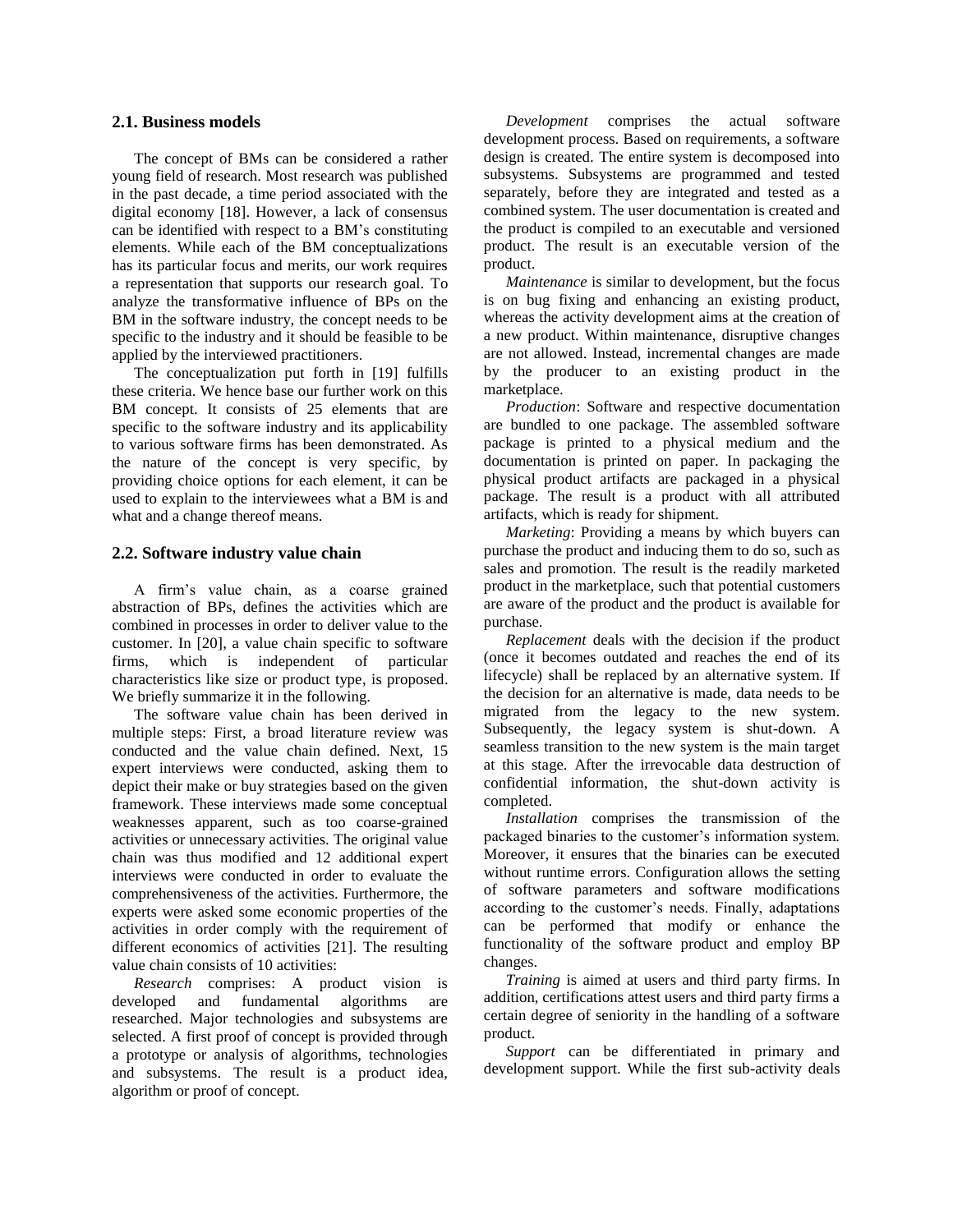with the support of users, the second activity relies on deep technical knowledge and implies code reviews.

*Operation* ensures the execution and management of a product on an information system during actual usage by customers. By monitoring, the system behavior can be analyzed and supervised. To minimize damages through data loss, regular data back-ups need to be planned, run, and administered. Finally, the information system needs to be upgraded to new releases during its lifecycle.

## **2.3. Performance measurement in the software industry**

As introduced in the previous sections, BMs guide the design of a company's underlying BPs. However, there is a need to monitor a BM's quality continuously by analyzing the performance of its underlying BPs. Therefore, relevant feedback parameters must be defined that allow enterprises to receive, for each element of their BM, feedback about its current state. Such feedback parameters are KPIs, which are measures of a firm's particular processes and activities [22–24]. Within the enterprise, KPIs form the basis for performance measurement as they are able to measure the efficiency of an organizational unit to which specific target values are assigned. Performance measurement encompasses an approach for achieving an enhanced entrepreneurial efficiency regarding decision support and resource allocation by means of control, measurement and planning of the activities related to value creation. Hereby, performance measurement is adopted across layers beginning from the level of information systems and BPs to strategic level [25].

It should be considered that decisions about KPIs to be measured should be in accordance to a company's specific strategy [22]. Characteristics specific to KPIs include [26]:

- KPIs address a company's executive board and management.
- KPIs offer a precise reporting regarding the assignment of activities to employees.
- KPIs offer the assignment of responsibility to specific teams and divisions within the company.
- KPIs serve as motivation for adequate activities within the enterprise.

With regards to a company's strategy and BPs, KPIs establish a connection between both layers. They support enterprises in measuring the achievement of their strategic goals and the realization of their BMs into practice [27].

In practice, there already exist several performance measurement systems for the software industry, such as CMMI (Capability Maturity Model Integration) and PMI Maturity Model. CMMI is characterized by a staged representation, consisting of five levels of process maturity [28]. For each of these levels, specific KPIs are assigned bottom-up, beginning from process level. Process KPIs within CMMI include the "ability to remove defects", "costs of defect removal" or "process capability & maturity". These KPIs have a strong focus on the intrinsic view of the software product, i.e. they are used to assess the quality of the software development process and the software product. There is, however, no link to the actual business needs of the software customers in such metrics. Other KPIs have to be considered to interlink BPs with both strategic goals and the components of a BM for the software industry.

One further performance model referring to EA is the EA Performance Reference Model of the Federal Enterprise Architecture. It enables companies to link their strategy and their goals to the underlying process KPIs. The main focus of this framework, however, is on aspects about modeling and strategic alignment. A positioning of companies within a certain industry branch according to their maturity of performance measurement and resulting implications on strategy and on BM level is not offered within this reference model [29].

# **3. Empirical study**

## **3.1. Setup of the study**

As the review in section two showed, interdependencies between BMs and BPs are a so far understudied area of potentially high practical relevance. The bottom-up perspective  $-$  that is, the feedback loop from the BP back to the BM layer – has rarely been studied and KPIs that transmit process feedback up to the BM level are not conceptualized. Hence, to gain insights as to how software companies shape and implement this feedback mechanism in practice, an empirical study was conducted.

Due to the lack of existing theory in the area of interest, we employed an explorative case study design [30], [31] that follows the ideas of grounded theory [32]. This inductive approach "means to start with individual cases, incidents or experiences and develop progressively more abstract conceptual categories to synthesize, to explain and to understand [the] data and to identify patterned relationships within it" [33].

The cases in our study comprised software companies from different fields of business in the software industry (from network to gaming) and of different sizes (from 20 employees to several thousand). The data was collected in semi-open telephone and faceto-face interviews with experts from different software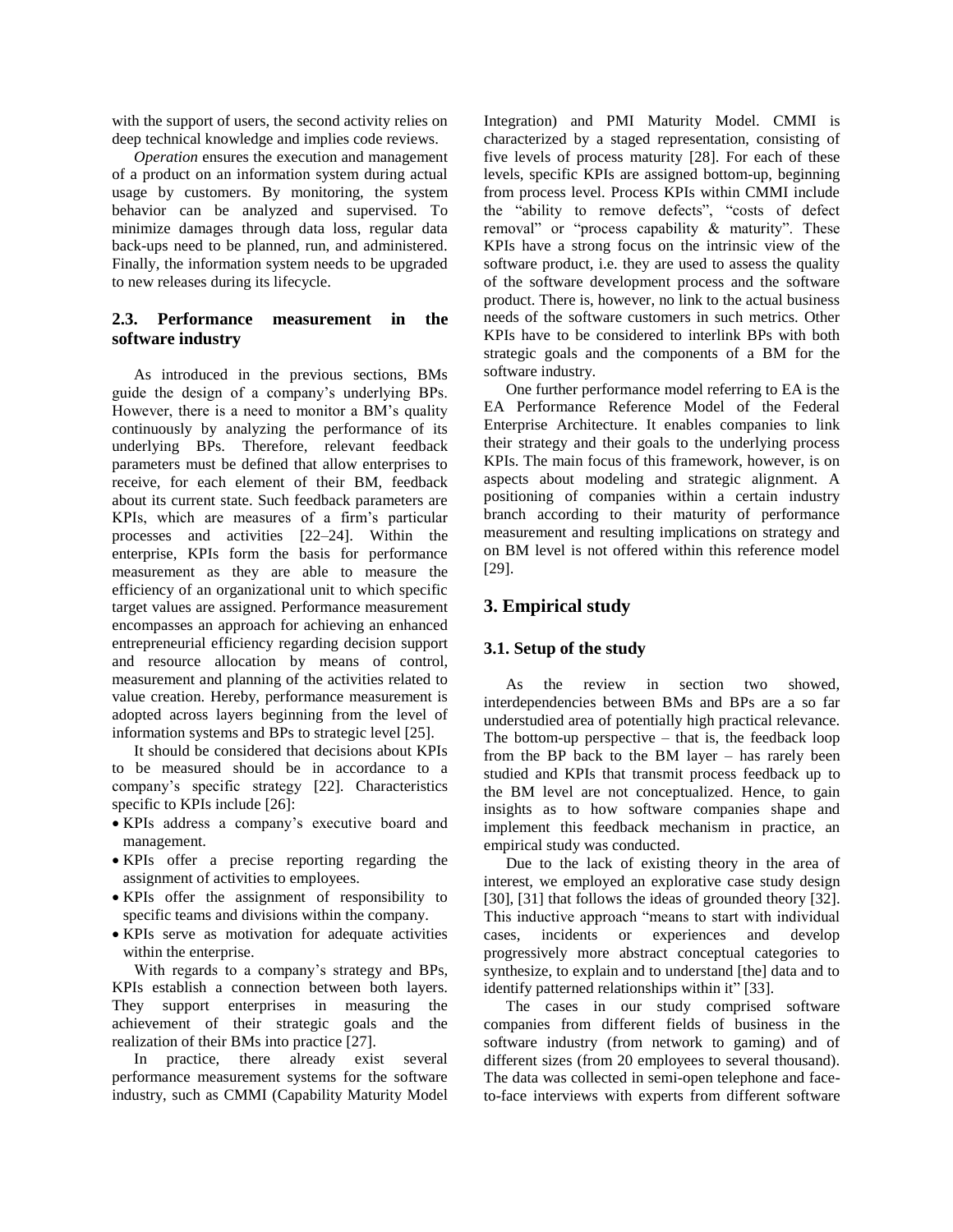companies and areas of expertise. In total, 13 interviews of 30 to 90 minutes length each have been conducted. Interviewees were selected based on two guiding principles. First, the overall composition of companies in the sample should be as broad as possible – both in terms of company size and field of business. This principle aimed at ensuring generalizability of the results for the entire software industry. Second, the experts contacted should have deep insights into the area of interest in order to be able to structure the concrete field of action logically and precisely [34]. Consequently, we identified interviewees whose daily business is located between management and reporting, at the border between operations and strategy. Following the second principle also entailed a specialization of knowledge: most interviewees surveyed for the study were experts covering parts of the value chain and were able to share deep insights into processes and feedback mechanisms in their specific area.

The left part of Table 1 presents an overview of the interviews conducted, including a classification of the companies as well as the corresponding expert's position and area of expertise as part of the generic software industry value chain.

A guideline-based and only partly standardized interview guide was developed for the purpose of the study. The semi-open design was chosen in line with the intention of the study to break new ground and to gain new insights into the usage of process KPIs to influence strategic decisions. Personal semistructured interviews offer room for in-depth questions where strict questionnaires do not discover further detail and allow shortening too detailed enquiries where no more knowledge on the expert's side can be reached. There is, however, still enough structure given to ensure a certain extent of comparability [35]. The interview guide included an introduction to the topic, the aim of the study, a mix of open and closed questions and a concluding evaluation of the topic's relevance in practice. The main part of the introduction was devoted to the software industry BM and value chain concepts, to give the interviewee an understanding of the theoretical frame of the study. Subsequently, the expert was asked to classify his own field of expertise into the value chain's set of ten activities. For each of the activities indicated by the expert, the same set of questions was asked with regards to KPIs and their monitoring, connections to BM elements and past examples for strategic decisions based on KPI evaluations. The experts' personal appraisement of the topic was surveyed, also in the context of their company.

## **3.2. Data analysis and rating scheme**

The derivation of qualitative data out of the interviews was guided by the suggested approach of Meuser and Nagel [34]. The recorded interviews were first transcribed verbatim. Subsequently, they were paraphrased in a non-selective manner and marked up with headings to avoid too early classification of the data. Finally, the paraphrased passages were

| No.            | <b>Company size</b>                                                                  | <b>Field of Business</b>       | <b>Expert's Position</b>              | <b>Value Chain Areas Covered</b> |             |             |            |                |             |                |                |                |                         |                                                     |                                         | <b>Rating Matrix</b> |                       |                                             |                 |                                                       |                                               |                                |                                 |                                      |  |  |  |
|----------------|--------------------------------------------------------------------------------------|--------------------------------|---------------------------------------|----------------------------------|-------------|-------------|------------|----------------|-------------|----------------|----------------|----------------|-------------------------|-----------------------------------------------------|-----------------------------------------|----------------------|-----------------------|---------------------------------------------|-----------------|-------------------------------------------------------|-----------------------------------------------|--------------------------------|---------------------------------|--------------------------------------|--|--|--|
|                |                                                                                      |                                |                                       |                                  |             |             |            |                |             |                |                |                |                         | Maturity of<br>Performance<br>Measurement<br>System |                                         |                      |                       |                                             |                 | Strategic<br>Orientation<br>on Process<br><b>KPIs</b> |                                               |                                |                                 |                                      |  |  |  |
|                | Determined by<br>number of<br>employees<br>Small: <50<br>Median: <500<br>Large: >500 |                                |                                       | Research                         | Development | Maintenance | Production | Marketing      | Replacement | Implementation | Education      | Support        | Operations              | $-$ Incomplete<br>$\circ$                           | $-$ Initial<br>$\overline{\phantom{0}}$ | $-Managed$<br>$\sim$ | Defined<br>$\epsilon$ | managed<br>Quantitatively<br>$\overline{ }$ | Optimizing<br>5 | Not relevant<br>$\circ$                               | General awareness<br>$\overline{\phantom{0}}$ | Perceived importance<br>$\sim$ | adjustments<br>Past :<br>$\sim$ | Classification Framework<br>Field in |  |  |  |
|                | Big                                                                                  | <b>Enterprise Applications</b> | Senior Process Officer                |                                  |             |             |            |                |             |                |                |                | X                       |                                                     | X                                       |                      |                       |                                             |                 |                                                       |                                               | X                              |                                 | B                                    |  |  |  |
| $\overline{c}$ | Big                                                                                  | On-demand Software             | <b>Operating Officer</b>              |                                  | X           |             |            |                |             |                |                | X <sub>1</sub> | $\overline{\mathbf{x}}$ |                                                     |                                         |                      | X                     |                                             |                 |                                                       | X                                             |                                |                                 | D                                    |  |  |  |
| 3              | Big                                                                                  | <b>Enterprise Applications</b> | <b>Cross Development Productivity</b> |                                  | X           |             |            |                |             |                |                | $\overline{X}$ |                         |                                                     | X                                       |                      |                       |                                             |                 |                                                       |                                               |                                | X                               | $\overline{B}$                       |  |  |  |
| $\overline{4}$ | Big                                                                                  | <b>Enterprise Applications</b> | COO, Primary Support                  |                                  |             |             |            |                |             |                |                | X              |                         |                                                     |                                         |                      |                       |                                             | $\mathbf{X}$    |                                                       |                                               |                                | X                               | $\mathbf{A}$                         |  |  |  |
| 5              | Medium                                                                               | Gaming                         | <b>Marketing Director</b>             |                                  |             |             |            | X              |             |                |                |                |                         |                                                     |                                         |                      |                       | X                                           |                 |                                                       |                                               |                                | X                               | A                                    |  |  |  |
| 6              | Small                                                                                | Workflow Mgmt                  | <b>Head of Customer Support</b>       |                                  |             |             |            |                |             |                |                | X              |                         |                                                     | X                                       |                      |                       |                                             |                 |                                                       | X                                             |                                |                                 | Ċ                                    |  |  |  |
| $\overline{7}$ | Big                                                                                  | Consulting                     | Consultant                            |                                  |             |             |            |                |             | X              |                |                |                         | X                                                   |                                         |                      |                       |                                             |                 | $\overline{\mathrm{X}}$                               |                                               |                                |                                 | $\overline{\rm c}$                   |  |  |  |
| $\,8\,$        | Medium                                                                               | Gaming                         | <b>Interface Designer</b>             |                                  | X           |             |            |                |             |                |                |                |                         |                                                     | X                                       |                      |                       |                                             |                 |                                                       | X                                             |                                |                                 | $\overline{C}$                       |  |  |  |
| 9              | Big                                                                                  | <b>Business Infrastructure</b> | Process Excellence Lead               | X                                |             |             |            |                |             |                | X              | X              |                         |                                                     |                                         |                      | X                     |                                             |                 |                                                       | X                                             |                                |                                 | D                                    |  |  |  |
| 10             | Small                                                                                | <b>Network Services</b>        | Chief Executive Officer               |                                  | X           |             |            | X              |             |                |                | X X            |                         |                                                     |                                         | X                    |                       |                                             |                 |                                                       | X                                             |                                |                                 | C                                    |  |  |  |
| 11             | Medium                                                                               | E-Learning                     | <b>QM</b> Representative              |                                  | X           |             |            | X              |             |                |                |                |                         |                                                     |                                         |                      | X                     |                                             |                 |                                                       | X                                             |                                |                                 | D                                    |  |  |  |
| 12             | Small                                                                                | Communications                 | <b>Regional Manager</b>               | X                                | X           | X           | X          | $\overline{X}$ | $\mathbf X$ | X              | $\overline{X}$ | X X            |                         |                                                     |                                         | X                    |                       |                                             |                 |                                                       | X                                             |                                |                                 | $\overline{\rm c}$                   |  |  |  |
| 13             | Big                                                                                  | <b>Enterprise Applications</b> | Field Sales Representative            |                                  |             |             |            | X              |             |                |                |                |                         |                                                     |                                         | $\overline{X}$       |                       |                                             |                 |                                                       | X                                             |                                |                                 | $\overline{C}$                       |  |  |  |

**Table 1: Overview of interviews and matrix ratings**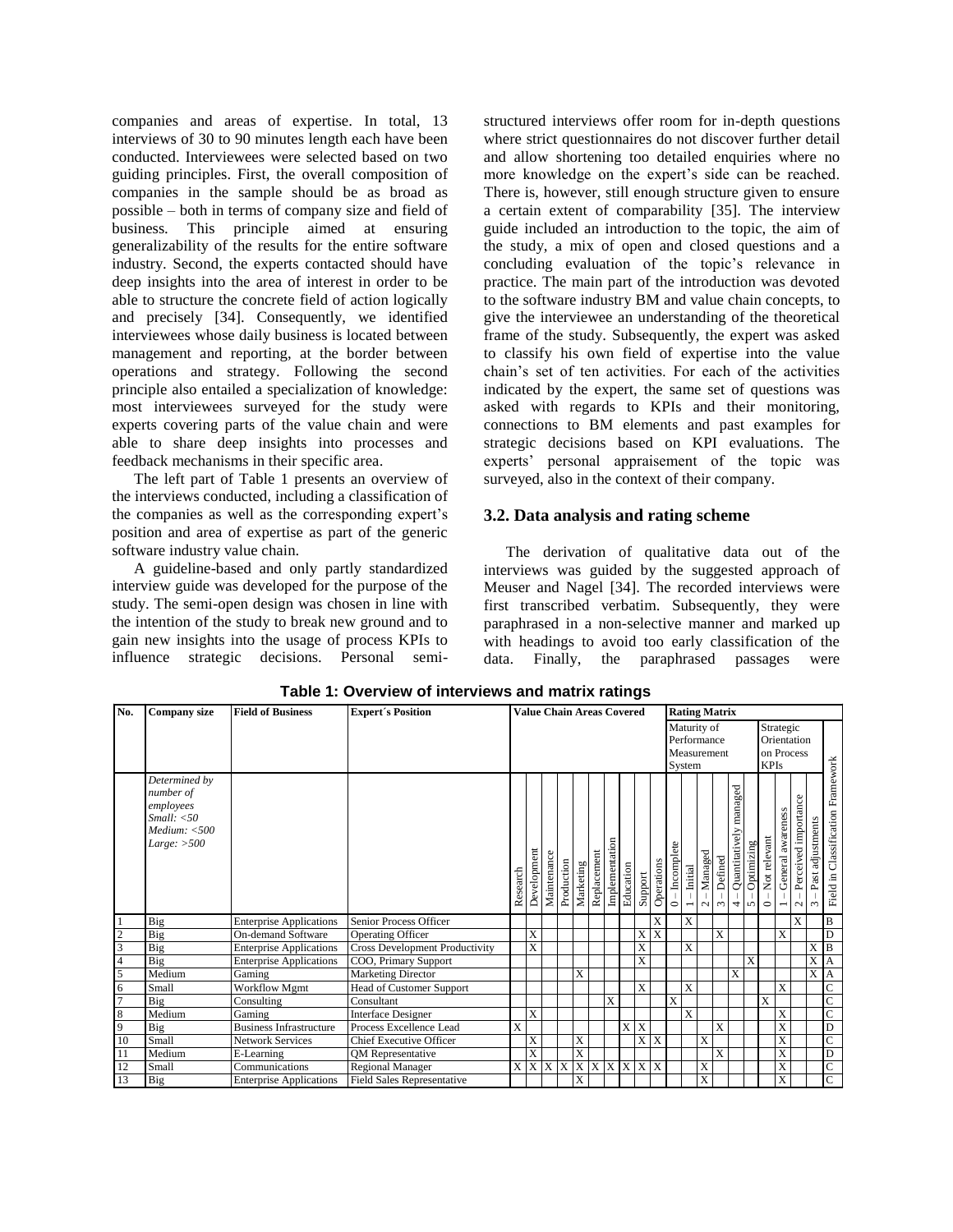thematically compared, redundancies were redeemed and the aggregated data was theoretically generalized into categories of systemized results.

Following the goal of our study to develop a classification framework, particular attention was given to identify patterns that could serve as the starting point for the development of such a framework. Two characteristics to classify the usage of process KPIs in enterprises emerged over the course of data analysis. The first one is the maturity and elaboration of the case companies' performance measurement systems that are used for the definition, measurement, monitoring and tracking of KPIs. Several companies already set up a measurement system, some are about to conceptualize such a system, but others have not established any data collection mechanism concerning process KPIs. Secondly, we identified many different perceptions concerning the importance of process KPIs for strategic decisions as well as the strategic orientation on those performance measurement systems. To allow for an objective analysis and comparison of the cases, we found it worthwhile to develop a rating scheme for both characteristics. Based on the scheme and the case data, three of the authors rated the cases independently. Conflicts between ratings were discussed and jointly resolved subsequently [36]. With this approach, a framework to classify the usage of process KPIs in software enterprises could be developed and applied (see section 4).

The first characteristic, the maturity and elaboration of performance measurement systems, was operationalized by adapting the process improvement approach of the Capability Maturity Model Integration (CMMI) model. Since the levels 0 to 5 describe "each a layer for ongoing process improvement" [37], each level is based on the previous one, leading to an "ordinal scale for measuring the maturity". The characteristics of the CMMI maturity levels were translated to the maturity of performance measurement systems. Accordingly, six levels of system maturity were defined: incomplete, initial, managed, defined, quantitatively managed and optimizing. Other than the level 0 "incomplete", the "initial" stage (level 1) already involves the existence of a measurement system with just few defined KPIs; "managed" (level 2) additionally implies a certain routine with established process KPIs. The complete set up of a performance measurement system is subsumed under the "defined" level (3), whereas in "quantitatively managed" (level 4) the KPIs are measured in a more organized manner and in more detail. The maturity level "optimizing" (5), finally, indicates the automatic measurement within the performance measurement system.

The second characteristic, the strategic orientation on process KPIs, was rated in a similar vein based on four self-developed consecutive levels. While level 0, "not relevant", indicates no awareness for the strategic relevance of process KPIs, level 1 was assigned if a general awareness of the connection between process KPIs and the BM became apparent from the case data. If the interviewee explicitly highlighted the perceived importance of such a performance measurement system for business model decisions, this was rated as level 2. Level 3, finally, was assigned if the companies were able to give concrete examples for past strategic adjustments in their BM caused by certain process KPIs.

## **4. Results**

As first and foremost result of the study, it has to be noted that KPI usage in software enterprises is very fragmented. As the interviews showed, the most diverse perceptions about the constitutional definition and evaluation of software industry specific KPIs are present in the companies surveyed. Even within bigger enterprises, there is a discrepancy in KPI usage depending on the respective value chain activity. Many interviewees have significant problems in connecting their collected KPIs to the specific elements of their BMs. Another noticeable aspect is that many software firms are not able to assign relevant KPIs to each activity in the software value chain, because they are still in the process of defining relevant key measures for their BPs. Most of the companies surveyed do not have a superior performance measurement system and do not carry out internal or external benchmarking. However, if KPIs are measured, this is predominantly done on a regular basis.

To grade the investigated companies into groups of similar characteristics, both characteristics (the maturity of performance management systems as well as the strategic orientation on process KPIs) are rated as per the above framework (see right half of Table 1). A four field matrix is chosen to illustrate the firms' positions [\(Figure](#page-6-0)  [2\)](#page-6-0). The levels 0 to 2 of the maturity/elaboration of performance measurement systems are classified into the fields B and C, the levels 3 to 5 into the fields A and D. Accordingly, fields C and D include the levels 0 to 1 of the strategic orientation on process KPIs, the levels 2 and 3 can be found in the fields B and A.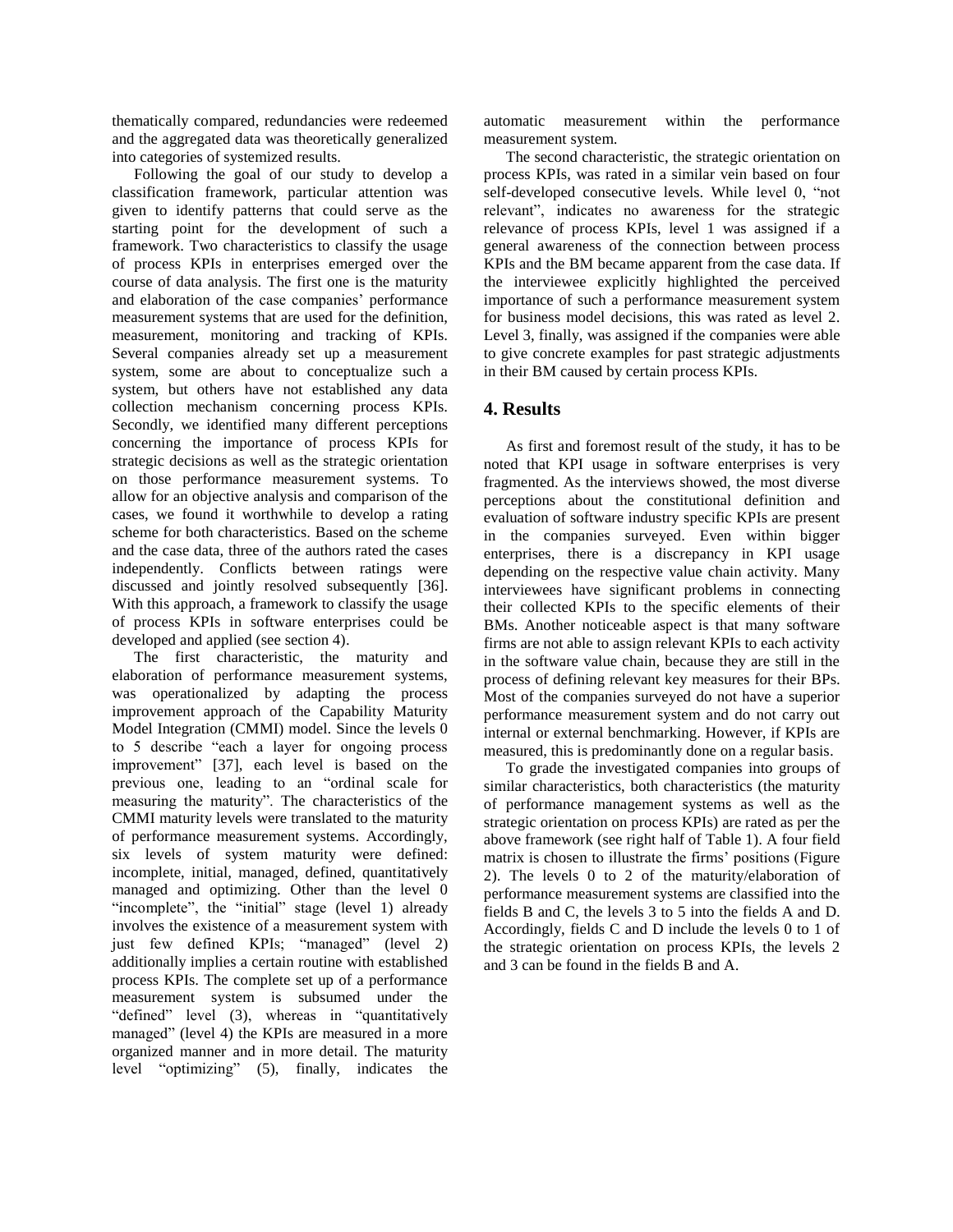

Maturity/Elaboration of Performance Measurement System

#### <span id="page-6-0"></span>**Figure 2: Classification framework with investigated companies**

Field A displays the most advanced users of performance measurement systems in the light of strategic decisions. Those companies possess a highly elaborated and complete KPI framework. Moreover, they put high importance on process KPIs that they monitor by means of their performance measurement system for business model decisions.

An online gaming company (interview 5), for instance, described its work as being highly KPI driven in the light of the fast changes in this relatively young branch. As example KPIs which induced changes in the BM the number of "game starts" as well as the "duration of game play" were mentioned. The reduction of these KPIs as early warning indicators for the loss of customers led the company to change their BM from a pay-to-play (subscription) model to a free-to-play model combined with micro transactions (that is, buying ingame items). With changing their BM, the company gained a huge customer base that now partly buys virtual items for very small amounts of cash. These items can be of only "cosmetic" character (e.g. a more beautiful sword or helmet) or act as "helpers" that support the players in their game play (e.g., gaining more energy in jump & run games or more horse powers for cars in racing games). This new BM is continuously monitored and optimized as well. While selling virtual items, each step of the buying process is now being tracked for dropout rates. The company discovered that most customers cancel the buying process when the credit card information is required. Therefore, the company now offers alternatives to buying items by credit card, namely to either fade in "walls of offers" from their partners (advertising model) as well as the option to earn virtual money by inviting friends to register

(incentive model). Referring to the software industry BM [19], BM elements in the field of the revenue dimension as well as the upstream dimension were changed.

The second example in field A is represented by the traditional on-premise area of a general business software company (interview 4). Taking a closer look at its processes in the support area, the respondent clarified that KPIs are organized in several dimensions such as customer satisfaction, report frequency per customer/productive installation and efficiency of the two previous points. The related KPIs are measured automatically and have already led to strategic adjustments in the BM. The primary support unit handles incoming requests, tickets and incidents of its customers. Process efficiency targets (the same level of customer satisfaction at the same or lower costs) led to the strategic decision to relocate support centers to low or mid cost locations. Due to efficiency KPIs, the customer support is no more necessarily organized in the customer's respective country, but regional support centers have been set up. Relating to the BM concept [19], the downstream dimension and the usage dimension were affected by BM changes, namely the localization and the support model.

Field B comprises companies which consider the strategic orientation on process KPIs as very important in terms of their BM, but have not yet set up a structured performance measurement system or are about to.

A big enterprise application software company (interview 1) reported that frameworks such as process maps do exist and structure the company's value chain into several activities that span multiple lines of business. The company aims at a "clean measurement of performance KPIs" as the basis for BM improvements, but their systems are not yet mature enough to track KPIs at an in-depth level. Still their goal is to improve their KPI system as it receives high attention in terms of strategy.

Another big enterprise application company (interview 3) provided similar feedback, but interestingly it already conducted strategic changes to their BM according to a rather high level process KPI, namely the "duration from idea to market". In order to reduce this KPI the company decided to offer software not only to enterprises but also to consumers and started to launch applications for mobile devices which they are now able to bring to market much faster than their enterprise applications. By doing so, they made changes in their BM, namely the upstream, downstream as well as the revenue dimension (cp. [19]).

As displayed in [Figure 2,](#page-6-0) many cases fall into field C. Those companies have not yet started to set up a performance measurement system or they are not even planning to do so in the near future as they do not link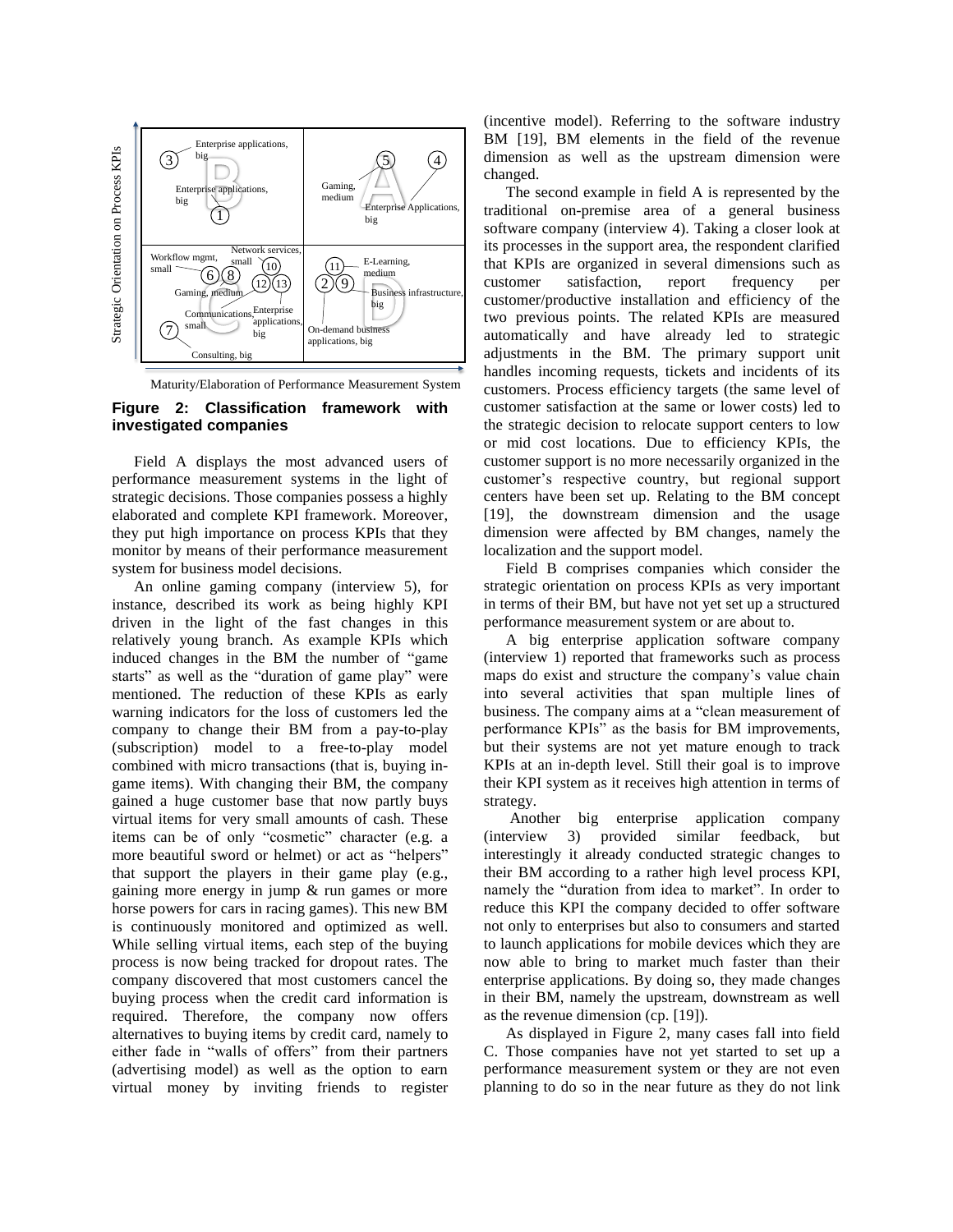process KPIs to possible adjustments in their BM. Some of the experts judge the whole topic of process KPI driven strategic decisions as "too academic" and "at most financial KPIs as being board relevant" (interview 10). Others consider the usage of additional non-financial KPIs to be too number oriented, disregarding content and quality. One of the interviewees working in support, for instance, does not regard the average number of solved tickets as very relevant. The employee utilization, which is determined by the number of open tickets, is the only KPI that they need to optimize the operational level (interview 6).

Field D, finally, contains companies that possess highly mature performance management systems, but do not consider them to have a highly strategic influence on their BM.

A specialized e-learning software company (interview 11), for instance, has introduced a system in which customers can enter bugs within their software. Subsequently, the number of bugs can be visualized to demonstrate developments and trends over time. These key measures are also seen as an indicator for fulfilled customer demands. By this means, a connection to the company's customer satisfaction is drawn by connecting the "number of complaints" and the "number of bugs" to the perceived customer satisfaction. These KPIs, however, are only collected to set priorities in product development and have not led to any BM changes so far.

Another example for field D captures the ondemand area of a general business software company (interview 2). The rise of on-demand software allows software providers to track usage KPIs that were not available before. Therefore, companies in the ondemand area usually possess mature performance measurement systems. The development unit of the investigated company generates usage statistics of the on-demand application. More specifically, it tracks and evaluates which parts of the application are used by customers in their daily work and how intensively. These statistics influence marketing activities as well as priorities in product development. In detail, the company allocated more development and marketing resources in the field of their sales application, since the KPIs showed a lot of "traffic" in this part of their application. Now they are able to offer more sophisticated solutions and market these enhanced solutions accordingly.

## **5. Discussion**

The evaluation of the expert interviews highlights the very diverse KPI usage in software enterprises.

These differences can be the result of the different company sizes, the products' nature or the respective BMs, besides the interviewees' general attitude towards the usage of process KPIs for strategic decisions.

The classification matrix [\(Figure 2\)](#page-6-0) also displays the logical tendency that most companies are located on the diagonal of the four fields. That is, the maturity of the performance measurement systems is adapted to the strategic orientation on process KPIs. Those companies are found in the fields A and C of the matrix. Field A generally contains companies that feature a highly elaborated performance measurement system already established in their daily business as well as a significant strategic orientation on process KPIs. The high representation of experts working in areas with high customer and user contact stands out, as they essentially obtain their feedback through those process KPIs. Field C, in contrast, indicates little strategic orientation of process KPIs and, due to that, no elaborated performance measurement system in the company.

Overall, the fact that BPs can exert a transformative influence on the BM in reality cannot be disregarded. Three concrete cases (interview 3, 4 and 5) illustrated this point. These three examples highlight the diverse range of BM areas that are influenced by process KPIs, thus confirming the relevance of the proclaimed connection between the two layers [8] in practice. Most of the companies use KPIs to track processes and align their BM and BP layers accordingly. Yet, the connections are only partially formalized and hardly automated. Many companies track KPIs in specific areas only and do not possess a comprehensive performance measurement system.

Furthermore, from the interviews it became apparent that most interviewees could only overview just one particular value chain activity. This suggests that KPIs must be defined with detailed knowledge of one particular activity. Thus, when defining their KPI systems, firms should focus on those activities which are most important to them. The value added created by an activity is one possible measure to identify most relevant activities and a firm should bring experts from different value chain activities together.

The results do not provide us with any insights as to which of the four classes within our framework is the most favorable one. Whereas we avoid taking a normative perspective here, we do feel that field B can only be a temporary solution. There firms exploit their KPI systems for strategic choices. However, since the maturity of the systems is low, a firm should improve its KPI system's maturity in order to provide a sophisticated ground for its strategic decisions.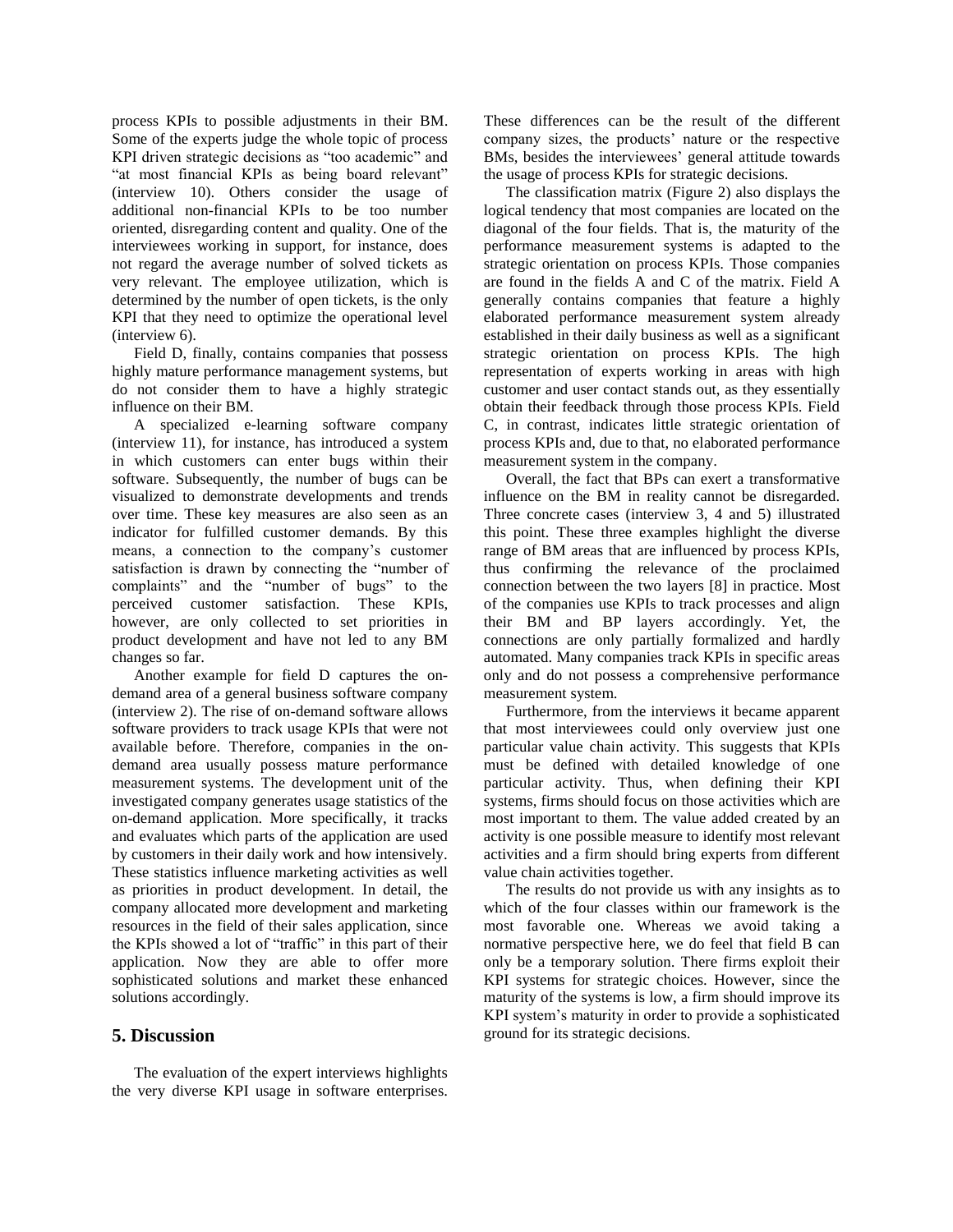## **6. Conclusions and Outlook**

This paper clarifies the connection between BPs and BMs by taking the bottom-up perspective and investigating the influence of BPs on BMs. We present a framework that depicts a firm's KPI system maturity and its strategic importance. This framework is further used in interviews with practitioners from software firms. Our results indicate that some firms see their BPs as a valuable source for BM influences. However, most of the firms are not aware of such influences or do not attempt to exploit them. In general, it appears that the usage of performance measurement systems for strategic BM purposes is very divers. We regard this as a promising ground for further research in the determinants of performance measurement systems' strategic usage.

To our best knowledge, the bottom-up link of BPs on BMs has not been subject to research. We provide first conceptual and empirical results for practice and research. The classification framework can serve as a starting point to achieve a thorough understanding of the bottom-up connection between BPs and BMs. Practitioners who attempt to exploit their KPI systems for strategic purposes need to position their systems between the two dimensions KPI system maturity and strategic importance. While the results do not allow for recommendations in general, we suggest that firms should take their value chain in consideration before implementing the bottom-up approach. We also suggest that firms actively exploiting BPs should reach a high maturity in their performance measurement systems.

Our study followed an explorative approach, providing first conceptual and empirical results. Naturally, it is subject to several limitations. The proposed framework is of descriptive nature without providing explanatory insights on a firm's BP/BM influences. The empirical results are based on a limited sample size of 13 interviews. Our further research will focus on conducting additional interviews, especially targeting interviewees on higher hierarchy levels in order to find out what determines the high diversity observed in this paper.

#### **7. Acknowledgements**

This work was supported by the Software-Cluster and funded within the Leading-Edge Cluster competition by the German Federal Ministry of Education and Research (BMBF) under grant "01IC10S05". The authors take the responsibility for the contents.

## **8. References**

- [1] C.-H. Lee, N. Venkatraman, H. Tanriverdi, and B. Iyer, "Complementarity-based Hypercompetition in the Software Industry: Theory and Empirical Test, 1990– 2002," *Strategic Management Journal*, vol. 31, pp. 1431–1456, 2010.
- [2] H. W. Chesbrough, "Business model innovation: it's not just about technology anymore," *Strategy & Leadership*, vol. 35, no. 6, pp. 12–17, 2007.
- [3] C. Di Valentin, A. Emrich, D. Werth, and P. Loos, "Conceiving Adaptability for Business Models – A Literature-based Approach," in *International Conference on Information Resources Management (Conf-IRM-12)*, 2012.
- [4] S. W. Aier Robert Riege Christian, "Unternehmensarchitektur," *Literaturüberblick und Stand der Praxis*, vol. 50, no. 4, pp. 292–304, 2008.
- [5] B. R. Winter and R. Fischer, "Essential Layers , Artifacts , and Dependencies of Enterprise Architecture," *Journal of Enterprise Architecture*, vol. 3, no. May, pp. 7–18, 2007.
- [6] S. Aier and M. Schönherr, "Status quo geschäftsprozessorientierter Architekturintegration," *Wirtschaftsinformatik*, vol. 48, no. 3, pp. 188–197, 2006.
- [7] C. Braun and R. Winter, "Integration of IT service management into enterprise architecture," *Proceedings of the 2007 ACM symposium on Applied computing SAC 07*, no. April, p. 1215, 2007.
- [8] M. M. Al-Debei and D. Avison, "Developing a unified framework of the business model concept," *European Journal of Information Systems*, vol. 19, no. 3, pp. 359– 376, 2010.
- [9] M. Morris, M. Schindehutte, and J. Allen, "The Entrepreneur's Business Model: Towards a unified Perspective," *Journal of Business Research*, vol. 58, no. 6, pp. 726–735, 2005.
- [10] J. Gordijn, H. Akkermans, and H. V. Vliet, "Business" modelling is not process modelling," in *1st International Workshop on Conceptual Modeling Approaches for e-Business (eCOMO)*, 2000, pp. 40–51.
- [11] M. Hammer and J. Champy, *Business Reengineering*, 3rd ed., vol. 3. Frankfurt: Campus Verlag, 1994.
- [12] K. Andresen, C. Brockmann, and N. Roztocki, "Business Models for Enterprise System Providers. Towards the Solution Based Procedure," in *17th Americas Conference on Information Systems (AMCIS `11)*, 2011, pp. 1–8.
- [13] A.-W. Scheer, *ARIS – Modellierungsmethoden, Metamodelle, Anwendungen*, 4th ed. Berlin: Springer, 2001.
- [14] M. Schief, A. Bonakdar, and T. Weiblen, "Transforming Software Business Models into Business Processes," in *International Conference on Enterprise Information Systems*, 2012.
- [15] H. Österle and H. Winter, *Business Engingeering – Auf dem Weg zum Unternehmen des Informationszeitalters*, 2nd ed. Berlin, Heidelberg, New York: Springer, 2003.
- [16] O. Petrovic, C. Kittl, and R. D. Teksten, "Developing Business Models for eBusiness," *Business*, vol. 31, p. 6, 2001.